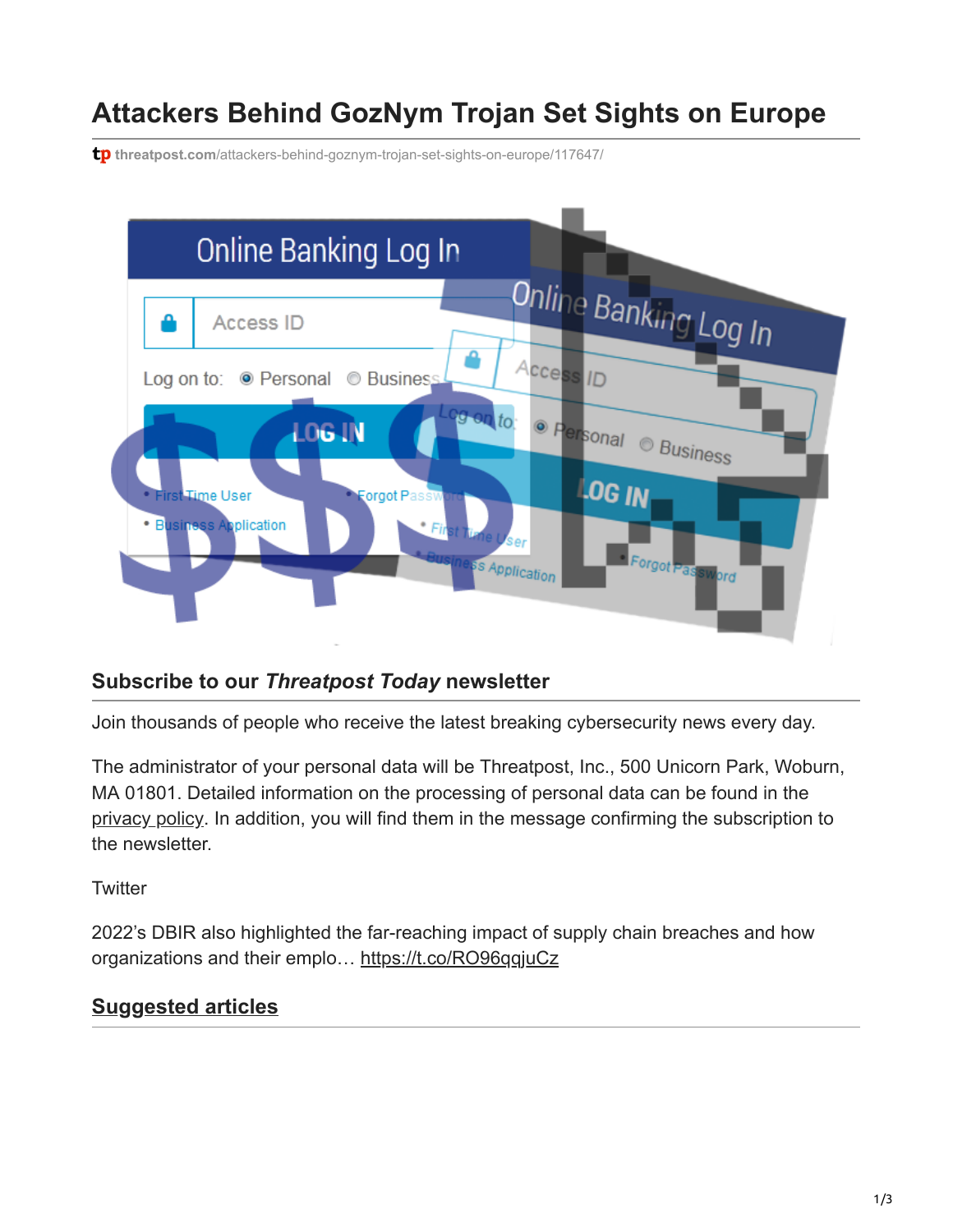

## **[Ghimob Android Banking Trojan Targets 153 Mobile Apps](https://threatpost.com/ghimob-android-banking-trojan/161075/)**

A banking trojan is targeting mobile app users in Brazil – and researchers warn that its operator has big plans to expand abroad.



### **[Wroba Mobile Banking Trojan Spreads to the U.S. via Texts](https://threatpost.com/wroba-mobile-banking-trojan-spreads-us/160785/)**

The Roaming Mantis group is targeting the States with a malware that can steal information, harvest financial data and send texts to self-propagate.